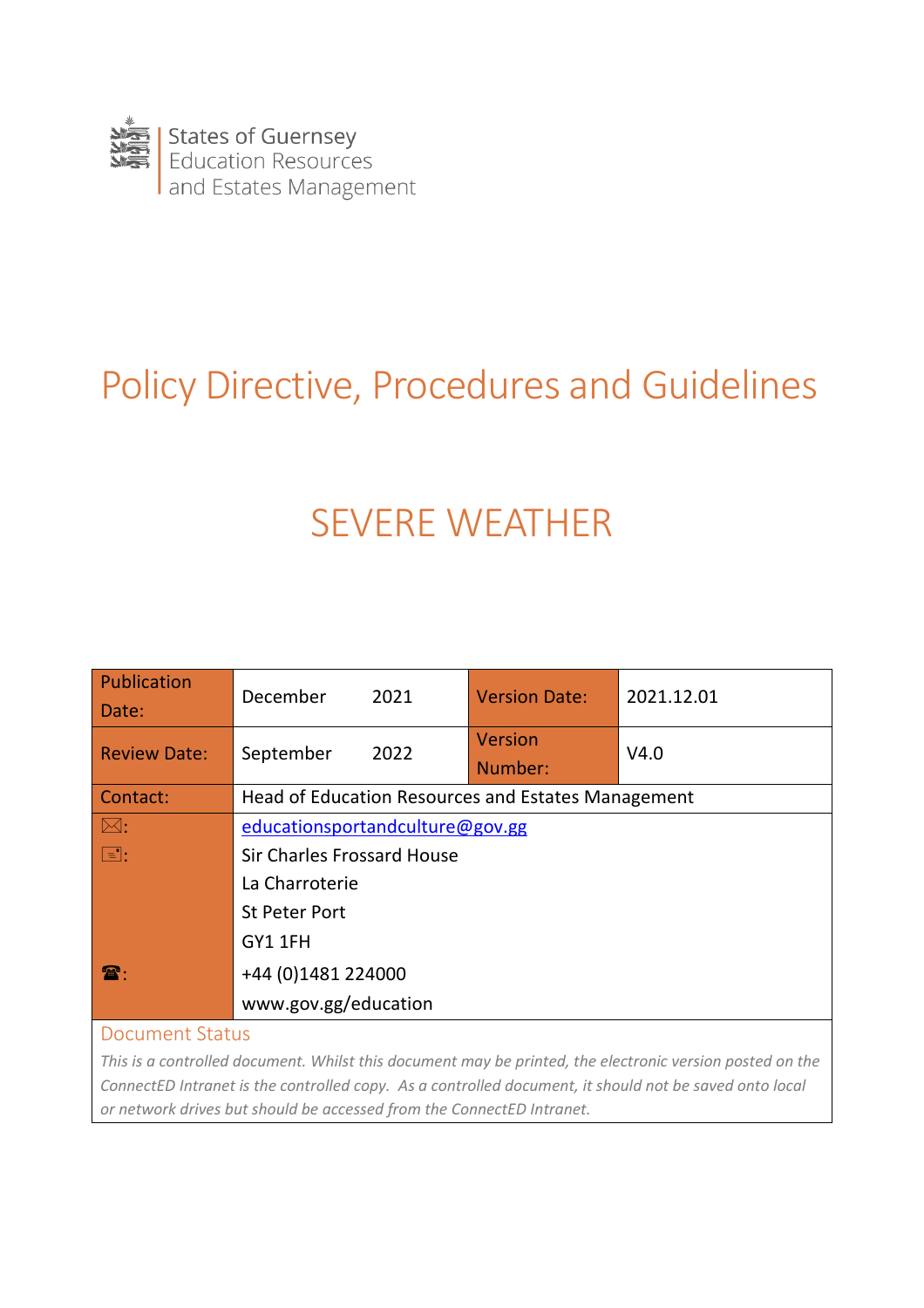# <span id="page-1-0"></span>Summary of  $Changes<sup>1</sup>$  from Previous Versions

| <b>Version</b>            | Change                 | <b>Comment</b>                                                                                                                                                                                                                                                                            | Section/       |
|---------------------------|------------------------|-------------------------------------------------------------------------------------------------------------------------------------------------------------------------------------------------------------------------------------------------------------------------------------------|----------------|
| no/Date                   |                        |                                                                                                                                                                                                                                                                                           | Page           |
| (12)<br>V2.0<br>Dec 2019) | Annual update          | Clarification that there may be instances<br>where a decision to close all schools is taken<br>centrally                                                                                                                                                                                  | P <sub>4</sub> |
|                           |                        | Statement that schools must not<br>communicate open/closed status to<br>parents/carers until the central<br>communication has been issued.                                                                                                                                                | P <sub>8</sub> |
|                           |                        | [Update to titles and minor changes to<br>numbering etc throughout]                                                                                                                                                                                                                       |                |
| V3.0<br>(Nov              | Annual update          | Branding and template updated.                                                                                                                                                                                                                                                            |                |
| 2020)                     |                        | Noted the potential of adopting a "one out, all<br>out approach" when taking into account<br>staffing inter-dependencies between schools<br>during severe weather.                                                                                                                        | 1.1            |
|                           |                        | Clarity added over terminology, around the use<br>of The Education Office and Education<br>Resources and Estates Management.                                                                                                                                                              | 1.4            |
|                           |                        | Additional sentence added to ensure that if the<br>decision is taken to close all schools that clear<br>information is provided to the public to<br>demonstrate why this decision is necessary.                                                                                           | 4.0            |
|                           |                        | Wording added to note schools should ensure<br>that learners have the opportunity to access<br>learning resources during any school closure.<br>This will be appropriate to the stage and age of<br>learners and is subject to the length of closure<br>and how far it has been expected. | 5.0            |
| V4.0<br>(Dec              | Annual update          | Reviewed no significant changes required                                                                                                                                                                                                                                                  |                |
| 2021)                     | Table started Dec 2019 |                                                                                                                                                                                                                                                                                           |                |
|                           |                        |                                                                                                                                                                                                                                                                                           |                |

<sup>&</sup>lt;sup>1</sup> Material changes only. Minor changes (such as to punctuation, grammar, etc.) will not be listed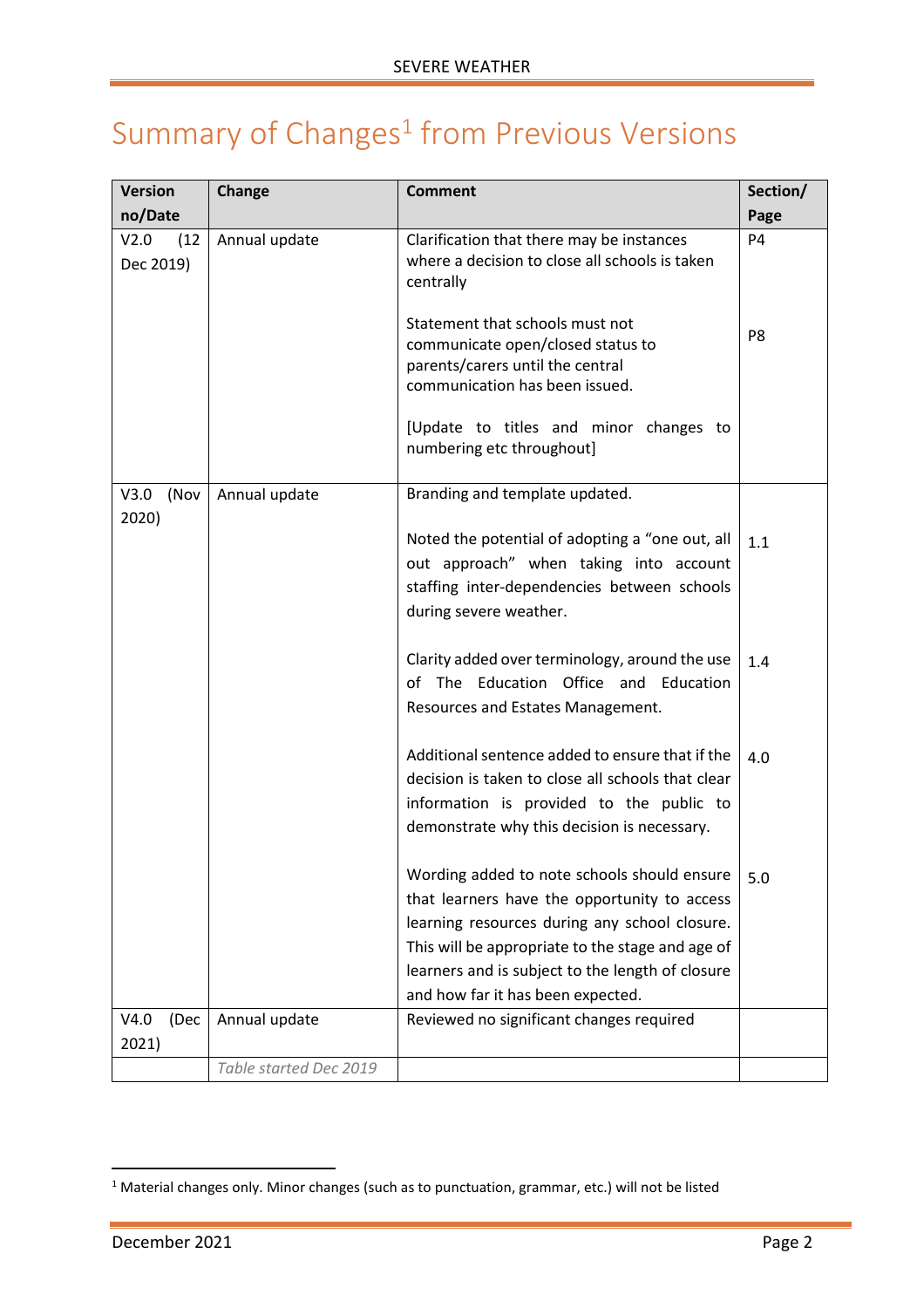### Contents

| Summary of Changes from Previous Versions                                       |
|---------------------------------------------------------------------------------|
|                                                                                 |
|                                                                                 |
|                                                                                 |
|                                                                                 |
|                                                                                 |
|                                                                                 |
|                                                                                 |
|                                                                                 |
|                                                                                 |
|                                                                                 |
|                                                                                 |
|                                                                                 |
|                                                                                 |
|                                                                                 |
|                                                                                 |
|                                                                                 |
|                                                                                 |
| Appendix 1: Severe Weather Risk Assessment -Guidance for Preparation and Use 13 |
| Appendix 1A: Severe Weather - Site-Specific Risk Assessment (Snow/Ice) 14       |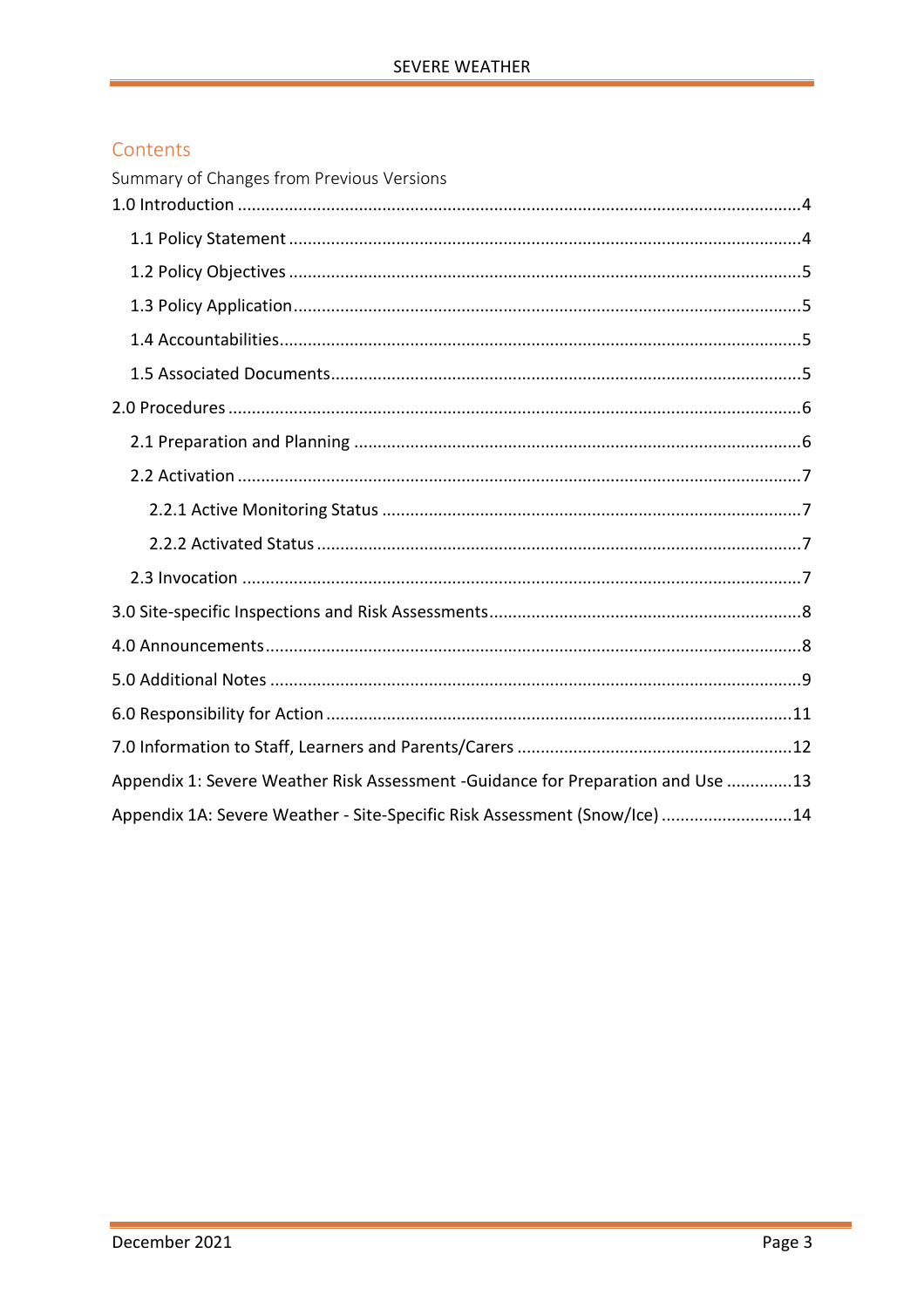# <span id="page-3-0"></span>1.0 Introduction

### <span id="page-3-1"></span>1.1 Policy Statement

This policy directive explains how The Education Office will work with schools and other agencies to plan, manage and communicate the operation of schools when adversely affected by snow and/or ice. The policy will also be used as a generic framework for other conditions which might affect the safe access to, or operation of, schools.

Schools should remain open unless:

- 1. The forecast (e.g. a red-level snow or ice warning) or prevalent weather conditions are such that Education Resources and Estates Management is concerned for the health, safety or wellbeing of those using its sites; or
- 2. Education Resources and Estates Management has been requested by a multiagency co-ordination group to close one or more schools in the interests of protecting the Island's infrastructure, or other significant reason; or
- 3. Travel to and from the site is impracticable and/or too hazardous and advised as such by the Police; or
- 4. School buildings are unusable through damage to, or failure of, core building components, essential on-site heating or sanitation services; or
- 5. The number of staff able to reach a particular school is inadequate to run it, even on an emergency basis with severely restricted curriculum delivery.

Education Resources and Estates Management will adopt an active monitoring status upon receipt of a Snow or Ice Warning (minimum level Yellow) from the Jersey Meteorological Department. It will also review all wind and storm warnings issued at red level and decide what, if any, action might be appropriate.

The process for implementing the procedures to manage the Severe Weather Policy will be triggered by receipt of an Orange or Red Snow or Ice Warning from the Jersey Meteorological Department, at which point the Education Resources and Estates Management Severe Weather Co-ordinator will inform the teams responsible for each site that they need to implement their relevant site planning and inspection processes.

The decision to open or close any school or site will usually be based on information received from site-specific risk assessments (see Appendix 1), but may also be based on consideration of criteria 1-5 above. There may, therefore, be instances where a decision to close all schools is taken centrally even where it might be possible for a number of sites to open. In view of the staffing inter-dependencies between schools, it may also be appropriate to adopt a "one out, all out" approach.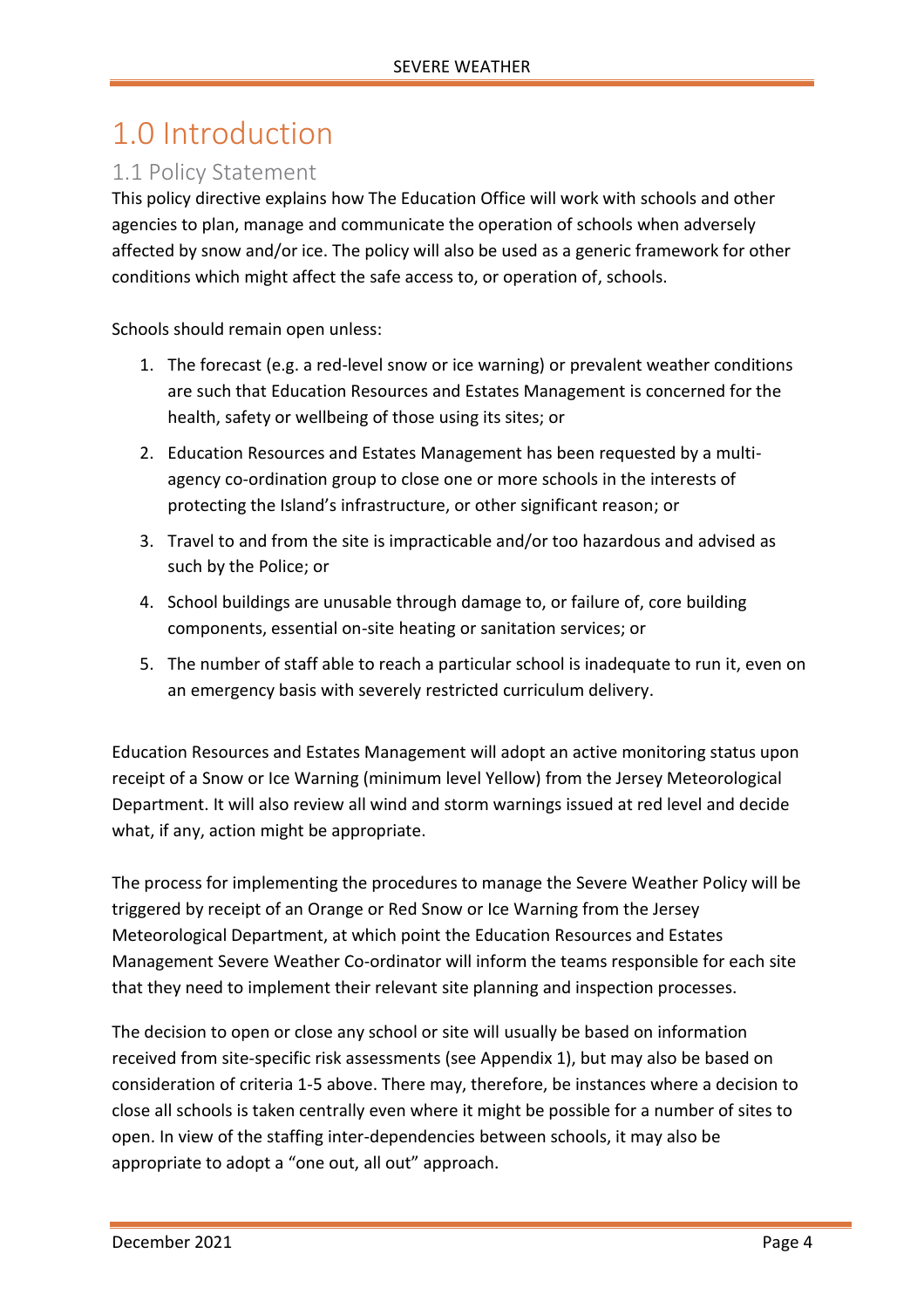**The closure of any site has to be sanctioned by the Director of Operations (Social Security, Education & Inclusion) or his nominated Deputy.**

### <span id="page-4-0"></span>1.2 Policy Objectives

The policy is intended to inform the planning and management processes to be used before and during severe weather and to set out the criteria schools should use when making decisions in respect of the management and operation of their respective sites.

### <span id="page-4-1"></span>1.3 Policy Application

This policy applies to all States-maintained schools (including voluntary schools) in Guernsey and Alderney. Throughout this policy directive, 'Headteacher' also refers to Heads of Service, Secondary School Principals and the College of Further Education (CFE) Principal, and 'school' refers to any education establishment.

### <span id="page-4-2"></span>1.4 Accountabilities

Headteachers are accountable for:

- Ensuring that staff are aware of the procedures for their site(s) and their respective responsibilities
- Ensuring that this policy is observed in their establishment

The terminology describing responsibility for some of the services delivered centrally has changed. For clarity the Education Resources and Estates Management is responsible for functions relating to the Education estate, Health and Safety, Risk Management etc. The Education Office is responsible for providing governance, support and challenge to settings.

### <span id="page-4-3"></span>1.5 Associated Documents

The States' Trading Supervisory Board has, through States Works, a defined plan for the clearance of snow and ice from a number of main and arterial roads across the Island. Unless exceptional circumstances apply, the States Works Procedures will not be activated at weekends.

Further information, including a map of which roads will be targeted for clearance, can be found at [www.gov.gg/snow.](http://www.gov.gg/snow)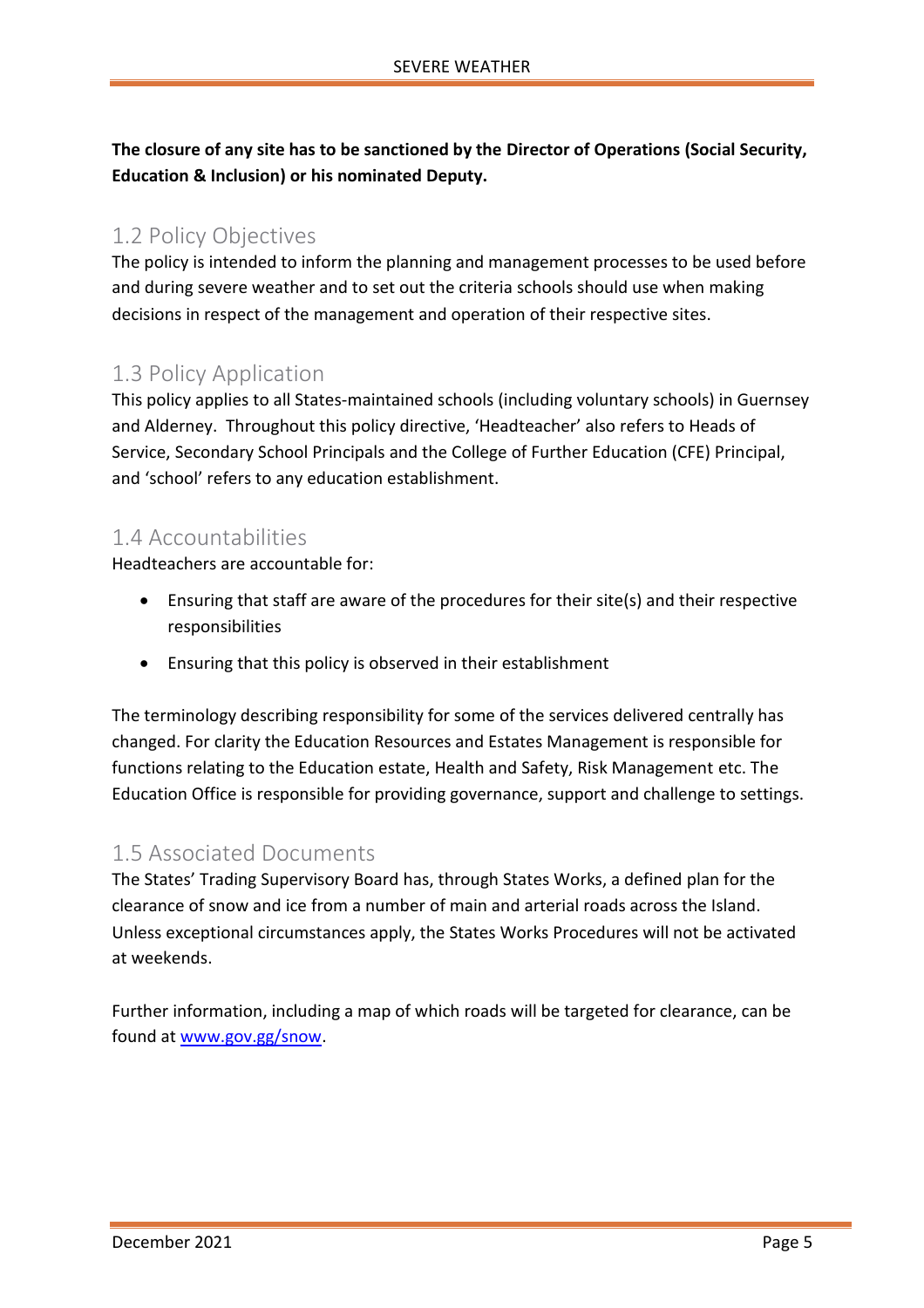## <span id="page-5-0"></span>2.0 Procedures

### <span id="page-5-1"></span>2.1 Preparation and Planning

The Health and Safety Team will:

• Provide general guidance in respect of risk management, risk assessment and fire evacuation procedures to support the planning and preparation processes

The Estates Team will:

- Provide support to staff responsible for each site in order to identify Severe Weather hazards, define and implement control measures and review the site evacuation procedures
- Ensure that sufficient CMA40 (de-icer) is available for all sites to enable clearance of the areas identified within the Site-Specific Risk Assessment
- Ensure that caretaking and other staff as necessary are properly equipped to manage the distribution and application of CMA40 safely and effectively

The Administration & Procurement Manager will:

- Ordinarily fulfil the role of Severe Weather Co-ordinator
- Confirm and maintain details of information providers and test communication methods with representatives of each site's "Snow Response Team", as appropriate
- Confirm with the Guernsey/Jersey Meteorological Office the appropriate contact details for receipt of Snow or Ice Warnings
- Liaise with other relevant parties, including transport providers and States Works

The Headteacher or other member of staff responsible for each site will:

- Identify a "Snow Response Team" for each site, inform the Administration & Procurement Manager of the names and ensure the contact details listed within the ConnectEd Critical Incidents [folder](http://bridge/teamsite/education/policies/Critical%20Incident%20Planning/Forms/AllItems.aspx) are up to date. The "Snow Response Team" should include at least one member of the site's Senior Leadership Team
- Review the evacuation procedures for their site(s). Identify, plan, communicate and manage any variances for their implementation in severe weather
- Prepare and maintain the Site-Specific Risk Assessment (see Appendix 1/1A) for their site(s) and ensure the Administration & Procurement Manager is sent a copy of the latest version
- Identify sufficient, secure and appropriate storage locations for the CMA40, personal protective equipment and application tools
- Check the quantity and condition of any CMA40 on the site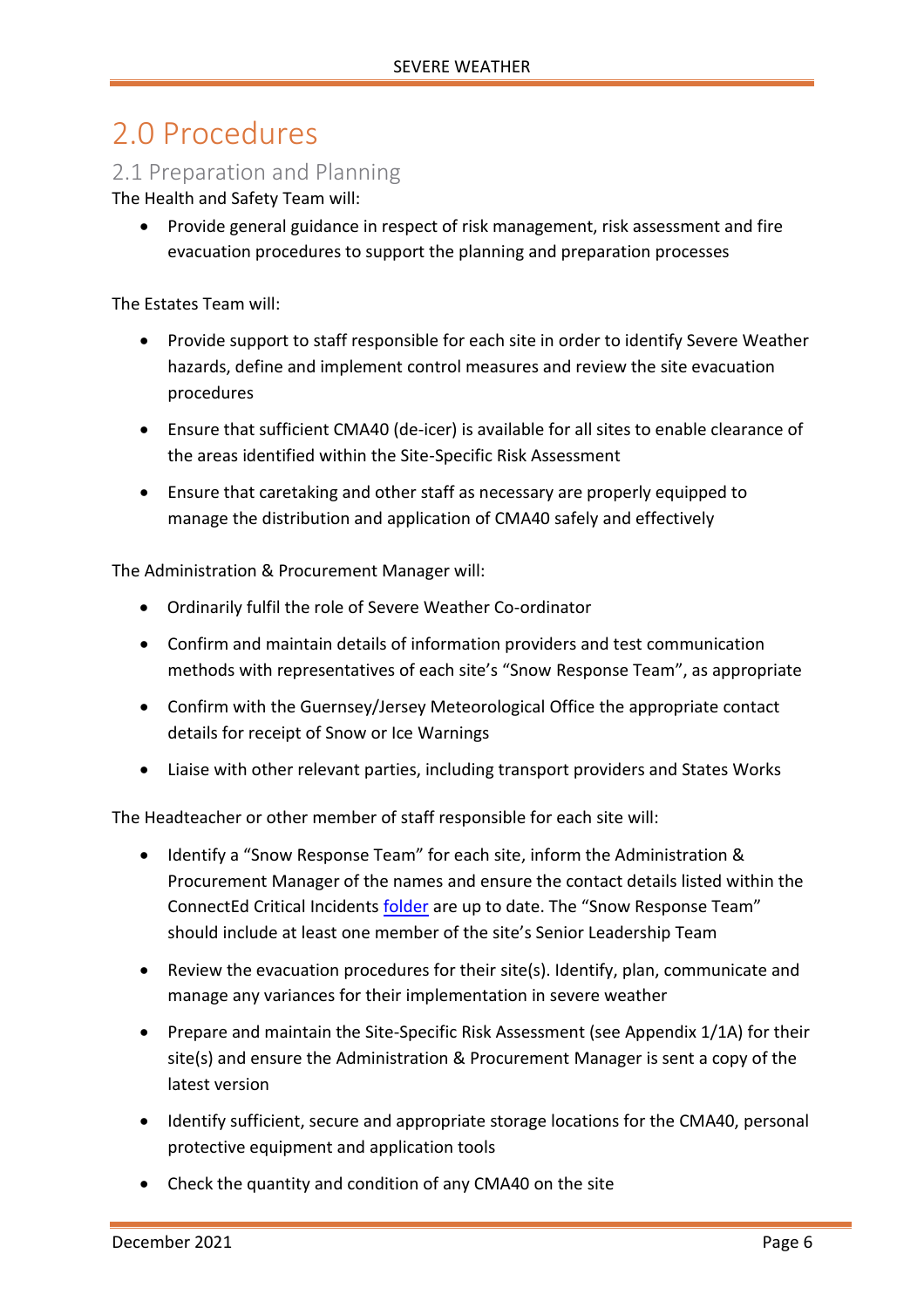### <span id="page-6-0"></span>2.2 Activation

### <span id="page-6-1"></span>2.2.1 Active Monitoring Status

- Education Resources and Estates Management will adopt an active monitoring status upon receipt of a Snow or Ice Warning (minimum level Yellow) from the Jersey Meteorological Department
- The Severe Weather Co-ordinator will communicate the received information and status to the heads of all schools and services. Individual Snow Response Teams are not expected to attend their respective sites at this status level. It is not always possible for Education Resources and Estates Management to contact the Headteacher or other member of staff responsible for each site individually. If local and/or national media are broadcasting information about the potential for severe weather the Headteacher or other member of staff responsible for each site should check their work e-mail accounts to see if Education Resources and Estates Managementhas issued any relevant information or guidance
- The Severe Weather Co-ordinator will advise of any changes to contact details for the reporting of individual sites' operability status

#### <span id="page-6-2"></span>2.2.2 Activated Status

- The Severe Weather process will be activated upon receipt of an Orange or Red Snow or Ice Warning from the Jersey Meteorological Department
- The Severe Weather Co-ordinator will communicate the received information and status to the heads of all schools and services. Individual Snow Response Teams will be expected to attend their respective sites at this status level

### <span id="page-6-3"></span>2.3 Invocation

- 1. Once Activated Status has been confirmed, the members of each site's Snow Response Team should plan to arrive on their site around 6am on the specified day if it is safe for them to do so
- 2. The Severe Weather Co-ordinator will make contact with the various agencies to establish road and weather conditions, the progress of road clearance activities and the likely availability of public transport
- 3. The Headteacher or other member of staff responsible for each site will undertake a dynamic risk assessment for their site and check that appropriate control/mitigation measures are in place
- 4. The Headteacher or other member of staff responsible for each site will determine whether, in their view, it is safe and practicable for their site to "open for business" and will inform the Severe Weather Co-ordinator as soon as possible and by 7am at the latest. This communication should be effected either: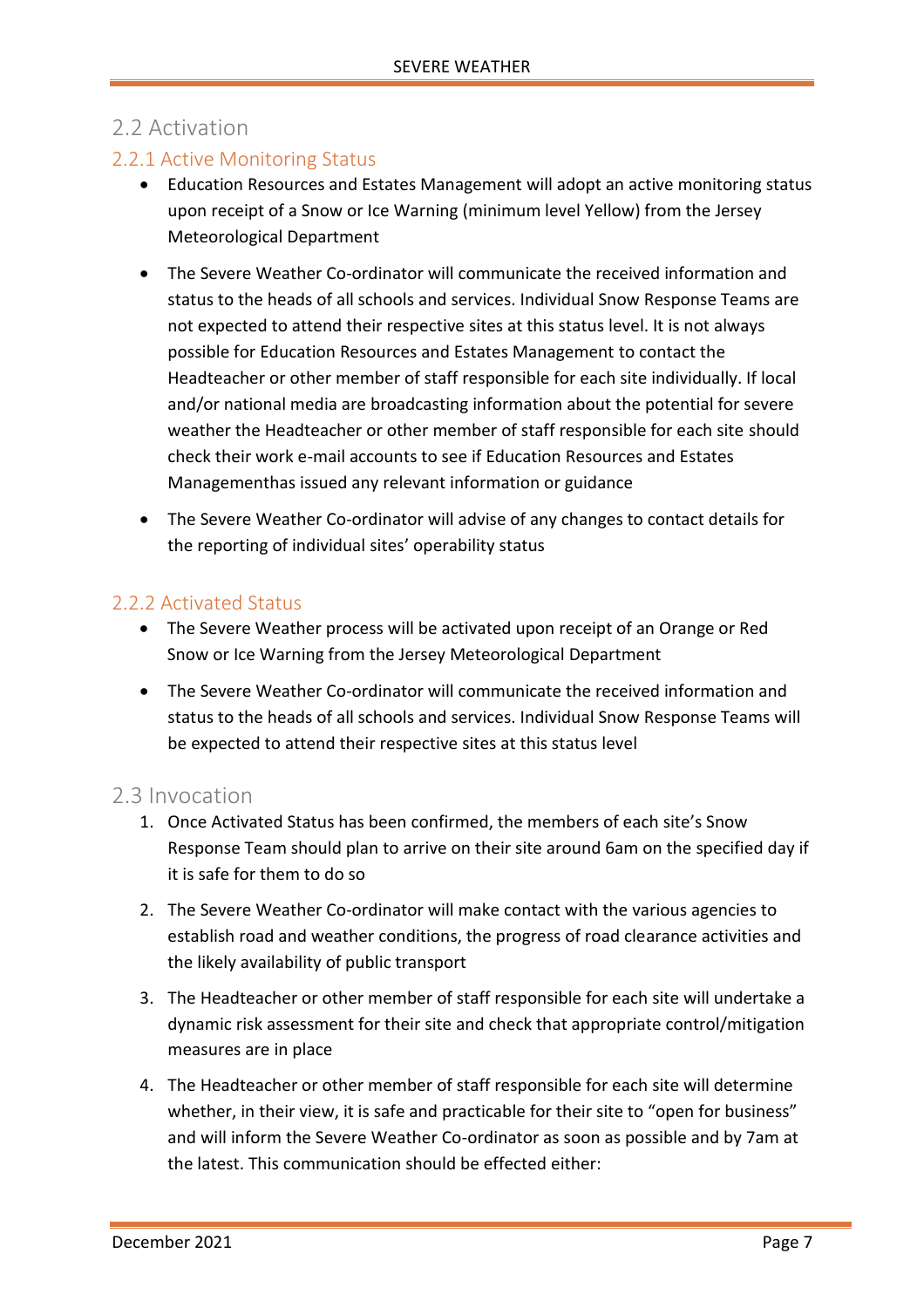- By e-mail to [severeweathereducation@gov.gg](mailto:severeweathereducation@gov.gg) (preferred)
- By telephone or SMS text to the main or backup contact telephone numbers (these will be confirmed upon Education Resources and Estates Management adopting active monitoring status)

Where e-mail communication is used, if possible the subject line should include the name of the site and whether it is safe to open or not (e.g. "Forest – Open" or "Amherst – Closed")

- 5. If, for whatever reason, it is not possible for a member of a site's Snow Response Team to attend the site and relevant condition information cannot be determined by other means, the site will be assumed to be unsafe and/or unviable and will remain closed
- 6. The Severe Weather Co-ordinator will collate the information gathered and liaise with the Director of Operations (Social Security, Education & Inclusion), who will decide which, if any, sites should be closed
- 7. The Severe Weather Co-ordinator will inform the designated member of the Corporate Communications team of the decision. Corporate Communications will advise the media as appropriate, by 7:15am at the latest
- 8. The Headteacher or other member of staff responsible for each site will ensure that the various measures defined within the Site Specific Risk Assessment are implemented and will advise the Severe Weather Co-ordinator immediately of any adverse change in site conditions or operational circumstances
- 9. The Headteacher or other member of staff responsible for each site will ensure that the Estates Team is informed of the quantity of CMA40 used in order that supplies may be replenished in time for subsequent instances

### <span id="page-7-0"></span>3.0 Site-specific Inspections and Risk Assessments

The Headteacher or nominated member of staff responsible for each site will establish a site-specific Risk Assessment procedure. This will identify key hazards and control measures and will also provide a framework for dynamic risk assessment which will be undertaken for each site in order to determine whether it is safe to open.

### <span id="page-7-1"></span>4.0 Announcements

Specific announcements will be made by BBC Guernsey and Island FM on behalf of The Education Office, detailing which schools are open, closed, or whose status has not yet been confirmed. The Education Office will also inform Channel TV as appropriate. Where possible, information will also be given concerning school transport, although as the viability of bus services can change rapidly depending on road conditions transport providers are expected to provide direct updates via the same channels of communication.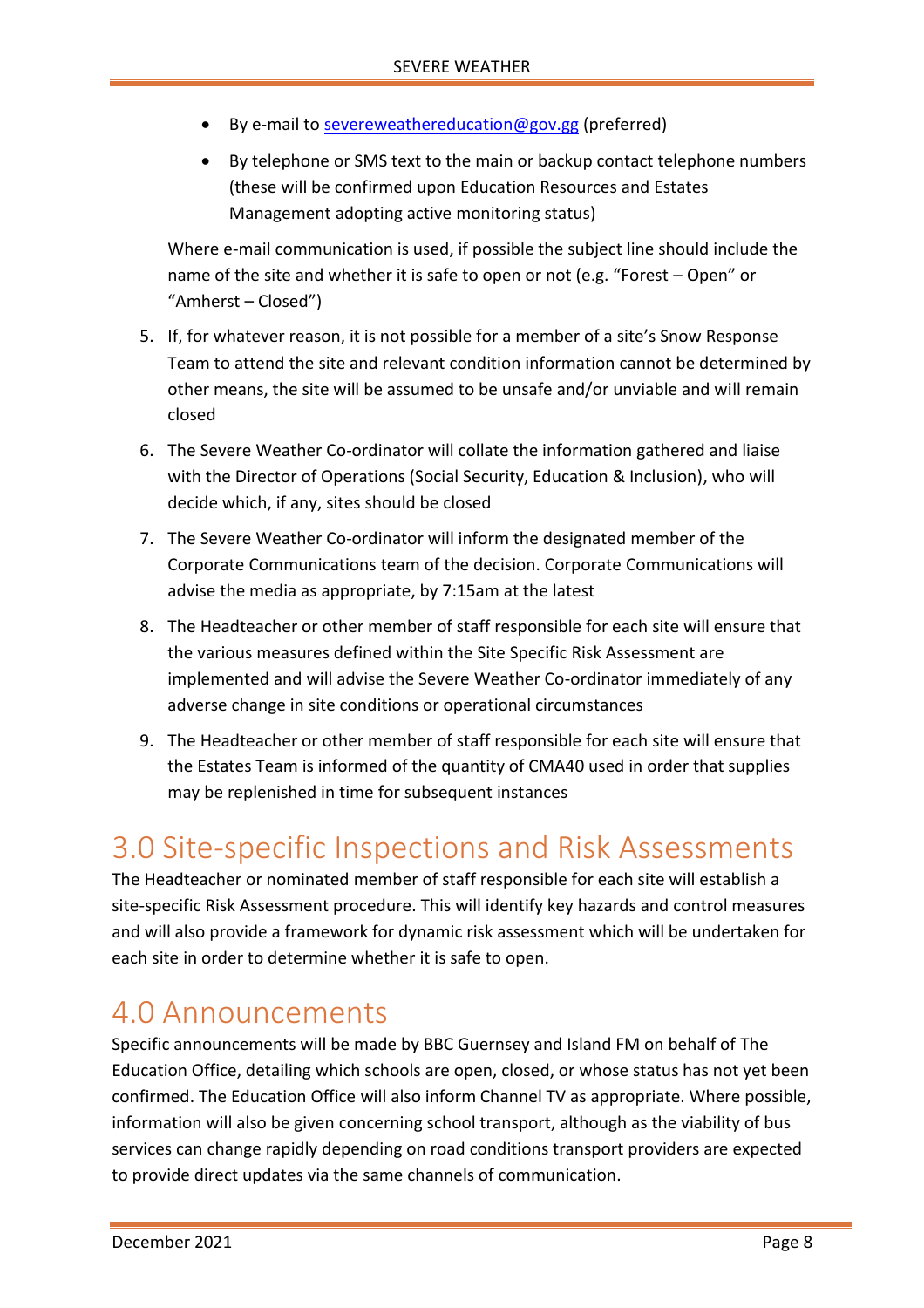When severe weather occurs overnight, these announcements will be made from 6:30am, or as soon as possible thereafter. A final decision will be taken no later than 7:15am.

The decision to open or close any site(s) will be taken by The Education Office, taking into consideration all information known to it at the time. **Schools must not communicate their open/closed status to parents/carers until the central communication has been issued.** 

When severe weather conditions arise during the school day, announcements will be made by Corporate Communications as soon as decisions are taken and regularly thereafter. The sequence for communication of such announcements will be:

- a. Schools will make arrangements to contact parents/carers
- b. Contact will be made with transport providers
- c. The media will be alerted

Contact with the media will be managed by Corporate Communications, with the exception of St. Anne's School in Alderney, the Headteacher of which may need to make individual announcements.

It is essential that if the decision is taken to close all schools that clear information is provided to the public to demonstrate why this decision is necessary.

# <span id="page-8-0"></span>5.0 Additional Notes

- It is expected that parents/carers use their discretion to keep a child at home if they believe that conditions are such as to make it unreasonable or unsafe for the child to attempt to reach school
- The minimum temperature for classrooms and offices is 16°C, although a temperature of at least 18°C is preferable. Staff responsible for assessing the operability of their site(s) should base their decision on the likelihood of the heating system(s) being able to achieve and maintain at least 16°C for these areas
- Should any school(s) be closed, wherever possible staff are expected to utilise their time to undertake appropriate work-related tasks.
- Schools should ensure that learners have the opportunity to access learning resources during any school closure. This will be appropriate to the stage and age of learners and is subject to the length of closure and how far it has been expected. Lessons learned from the **Distance Learning offer provided during Covid can be** applied appropriately to each setting.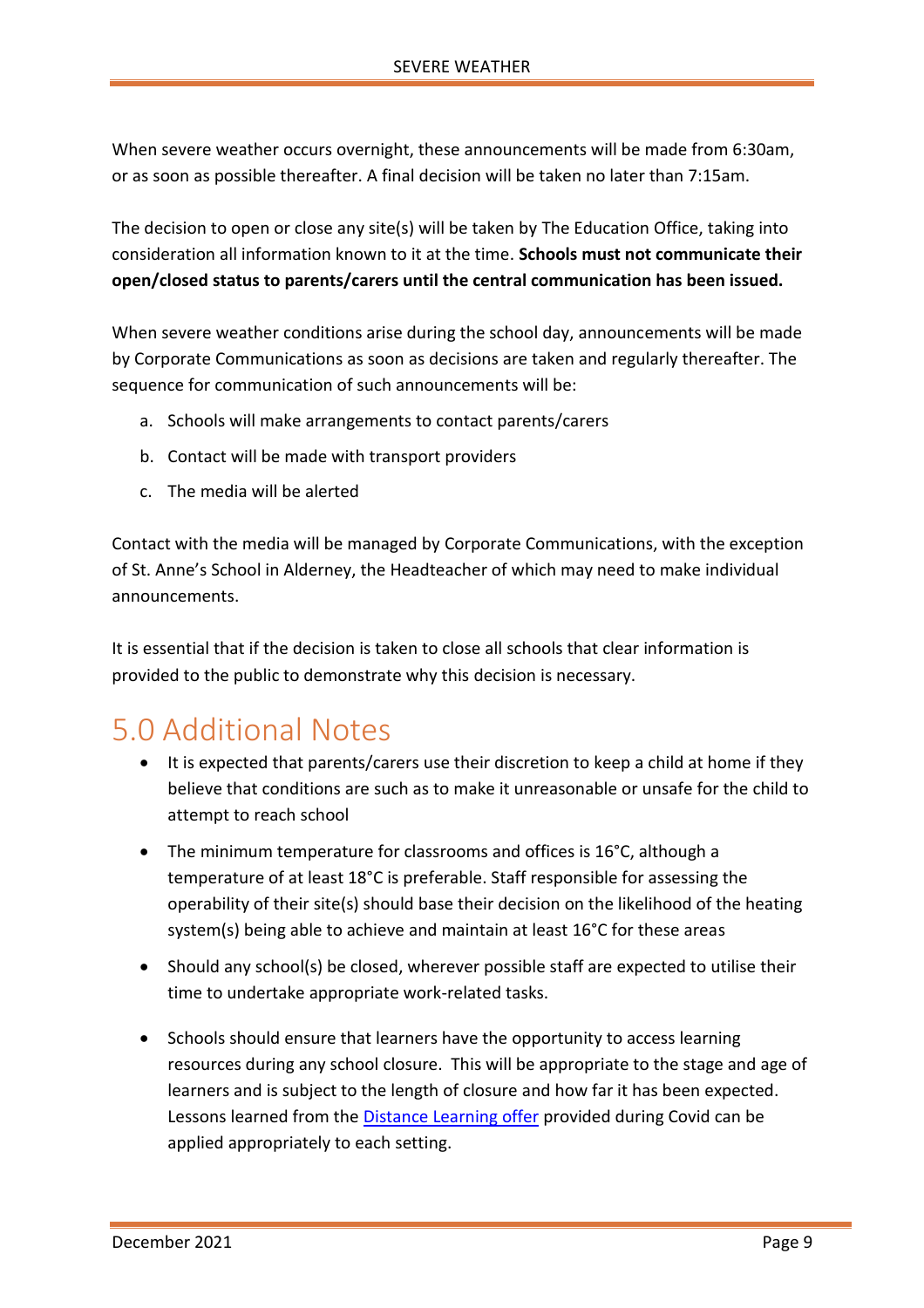- Unless instructed otherwise, and safe to do so, staff should attend their usual place of work. School staff may be requested to attend an alternative school to the one they usually work at in order to ensure that schools can operate. In cases where school staff are likely to need to walk to their place of work, absence exceptions will be made for those who are unable to do so for medical or other good reasons
- Specific arrangements will be made for the Music Centre, which operates from the Grammar School and Sixth Form Centre and Les Ozouets Campus sites on Saturdays, where severe weather is forecast and there is a likelihood of disruption to its operation
- If schools are closed due to severe weather no community use bookings will be able to be facilitated. Hirers will be offered a refund or sessions on alternative dates
- Irrespective of whether schools are open or closed to learners, site management and caretaking staff should endeavour to attend their respective sites if possible and safe. They should:
	- $\circ$  Check the site to ensure that there are no leaks or other issues that would affect its ongoing operation
	- o Ensure that all relevant building systems are operational, such that normal operation is not compromised
	- o Seek to keep access/egress to the site clear and safe.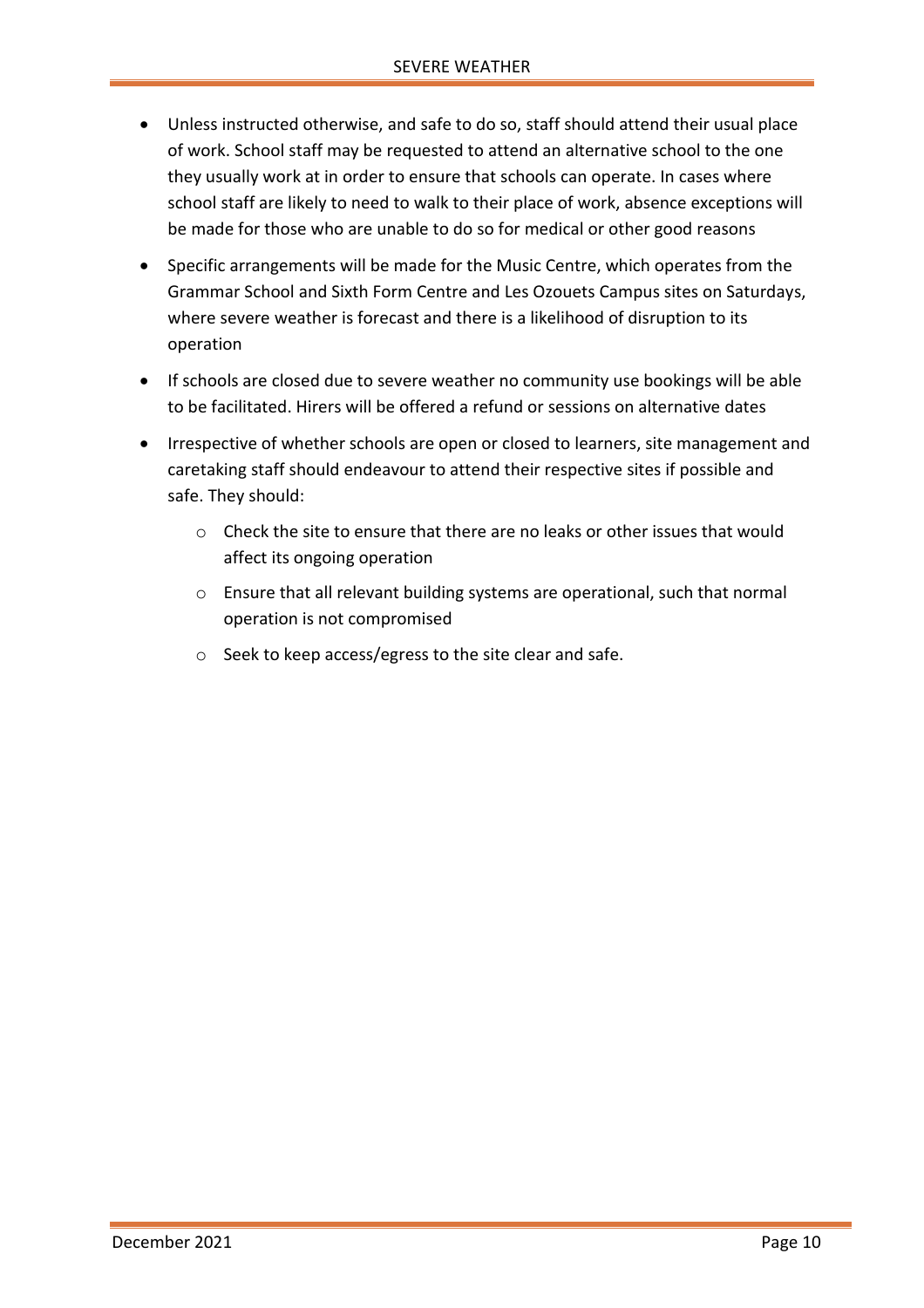# <span id="page-10-0"></span>6.0 Responsibility for Action

The sources of information on which decisions will be based in severe weather and adverse road conditions are shown below:



The decision on which plan of action to follow will be taken by the Director of Operations (Social Security, Education & Inclusion), who will then advise the President of the Committee *for* Education, Sport & Culture. The decision/communication process is shown below:

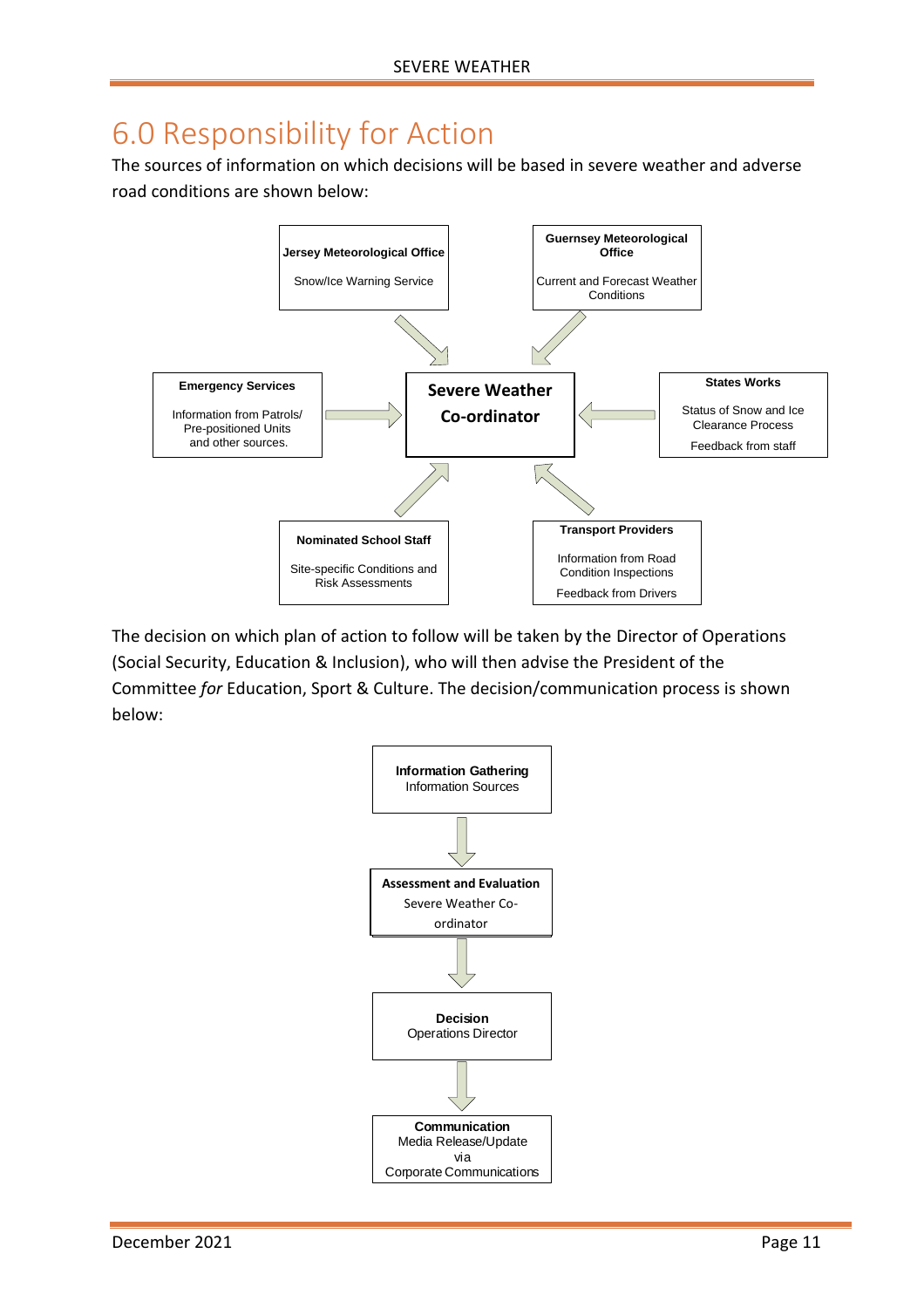The decision will be based not only on information received from the Severe Weather Coordinator, but also on reports from the Headteachers and/or caretakers of each school. Consideration will also be given to transport information and weather forecasts in respect of whether staff and learners are likely to be able to make their way safely from school sites at the end of the day's session.

While these guidelines apply principally to action required when severe weather conditions occur overnight, the same procedures will be followed with regard to sources of information, decision chains and announcements of plans of action when severe weather conditions occur during the day. If severe weather disruption is highly likely during the day, consideration should still be given to closing the school before the normal start time, even if early conditions are manageable, as late decisions may have an impact on road usage as well as childcare implications.

Where it is safe to do so and relevant schools are planned to open, The Education Office will endeavour to operate its Special Educational Needs transport fleet. However, it may be necessary to cancel or modify certain routes due to unsafe driving conditions or insufficient staffing levels. In such instances parents/carers will be made aware of this in order that they may make alternative arrangements.

# <span id="page-11-0"></span>7.0 Information to Staff, Learners and Parents/Carers

It is the responsibility of each school or unit to ensure that its staff, learners and parents/carers know and understand this procedure and the likely implications of its invocation for the relevant site. Wherever possible, information will be provided to staff and parents/carers in advance of the possibility of school closures due to severe weather.

Education Resources and Estates Management will inform the heads of all schools and services upon receipt of information which indicates the likelihood of severe weather, including details of any warning(s) received and what action is required.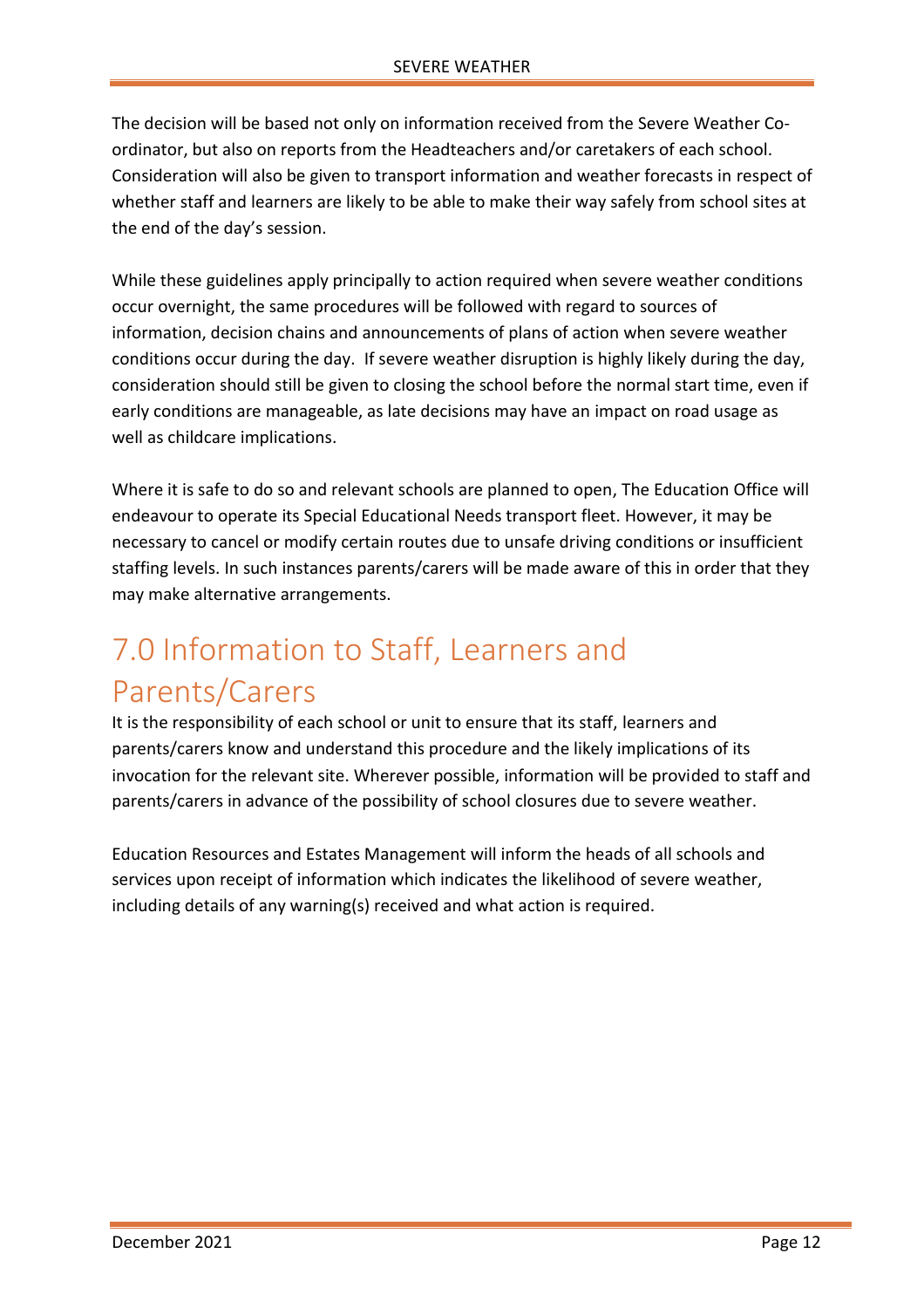# <span id="page-12-0"></span>Appendix 1: Severe Weather Risk Assessment - Guidance for Preparation and Use

#### **Notes**

The term "Head" refers to the Headteacher, Head of Service, Secondary School Principal, College of Further Education Principal or other nominated individual for each establishment/site.

The Estates team should be contacted if any assistance is required with the control and/or management of site-related hazards.

#### **Preparation**

Each element of the Risk Assessment matrix should be carefully considered by the person completing the form. Site-specific elements should be identified and included within the matrix and any generic items tailored as appropriate. Hazards not already included within the template should be inserted under the relevant section (Environment, People, Equipment and Materials). Assistance will be provided to identify the required volume and location of CMA40 storage on each site and the application rate.

Hazards prefixed OFB (open for business) should determine whether the site is considered to be safe to use (at or after the time of assessment) following the completion of a dynamic risk assessment. Hazards not marked OFB may be given lower priority during such checks but the relevant control/management measures should nevertheless be confirmed to be in place. If one or more OFB hazard/s cannot be satisfactorily managed the site will be deemed unsafe to open.

#### **Use**

The Site Specific Risk Assessment should be used following notification by the Severe Weather Co-ordinator on receipt of an Orange or Red Snow/Ice Warning from the Jersey Meteorological Office and instigation of The Education Office's Severe Weather Procedure.

#### **Review**

The generic form will be reviewed on an annual basis as part of The Education Office's planning processes. Feedback and comments will be welcomed and should be directed to the Administration & Procurement Manager.

The Site Specific Risk Assessment should be reviewed after every use and on an annual basis.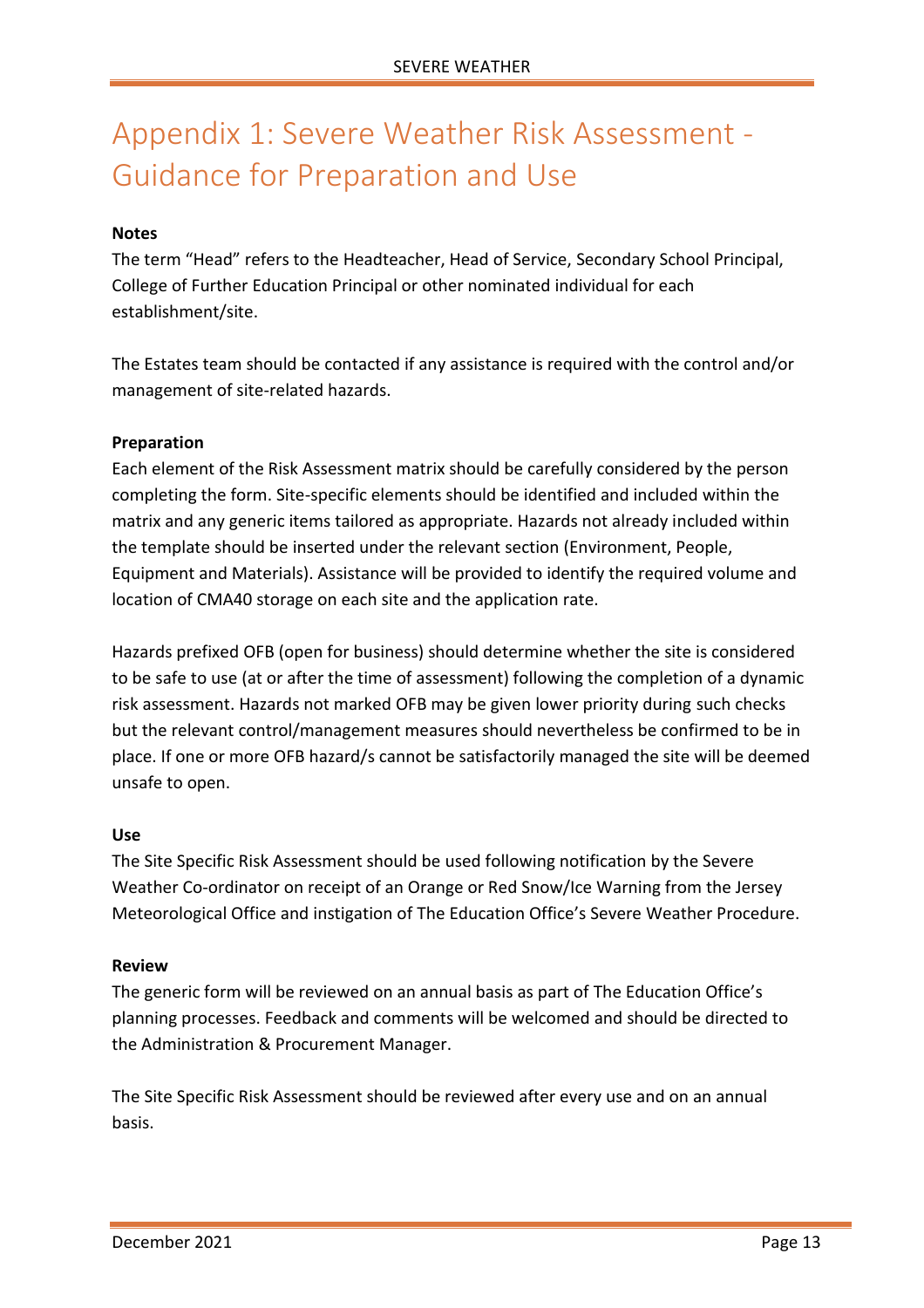# Appendix 1A: Severe Weather - Site-Specific Risk Assessment (Snow/Ice)

| <b>Establishment:</b> |                                                             | Assessment date: |  |
|-----------------------|-------------------------------------------------------------|------------------|--|
| Site:                 |                                                             | Completed by:    |  |
| Objective:            | Determine whether the premises can safely be opened for use | Date reviewed:   |  |

<span id="page-13-0"></span>

| 1. Hazard                                                                                                                   | 2. Who might be harmed? | 3. Control Measures in Place                                                                                                                                                                                                              | 4. Dynamic Assessment |
|-----------------------------------------------------------------------------------------------------------------------------|-------------------------|-------------------------------------------------------------------------------------------------------------------------------------------------------------------------------------------------------------------------------------------|-----------------------|
|                                                                                                                             |                         | <b>ENVIRONMENT</b>                                                                                                                                                                                                                        |                       |
| <b>OFB<sup>2</sup></b> : Access and egress from<br>and onto highway is closed or<br>not possible for emergency<br>vehicles. | All site users          | Ensure that sufficient and appropriate access can be established and<br>maintained throughout the period of site operation.<br>Regular checks during severe weather conditions.                                                           |                       |
| <b>OFB:</b> Vehicle risk on ice and<br>snow - damage/ collision/ site<br>blockage/ pedestrian risk.                         | All site users          | CMA40 spread in advance informed by weather forecast.<br>Ensure minimum acceptable width of road cleared; consider proximity<br>to/ separation from pedestrian walkways.<br>Consider signage, restriction of access other than employees. |                       |

<sup>&</sup>lt;sup>2</sup> Hazards prefixed OFB (open for business) should determine whether the site is considered to be safe to use (at or after the time of assessment) following the completion of a dynamic risk assessment. Hazards not marked OFB may be given lower priority during such checks but the relevant control/management measures should nevertheless be confirmed to be in place. If one or more OFB hazard/s cannot be satisfactorily managed the site will be deemed unsafe to open.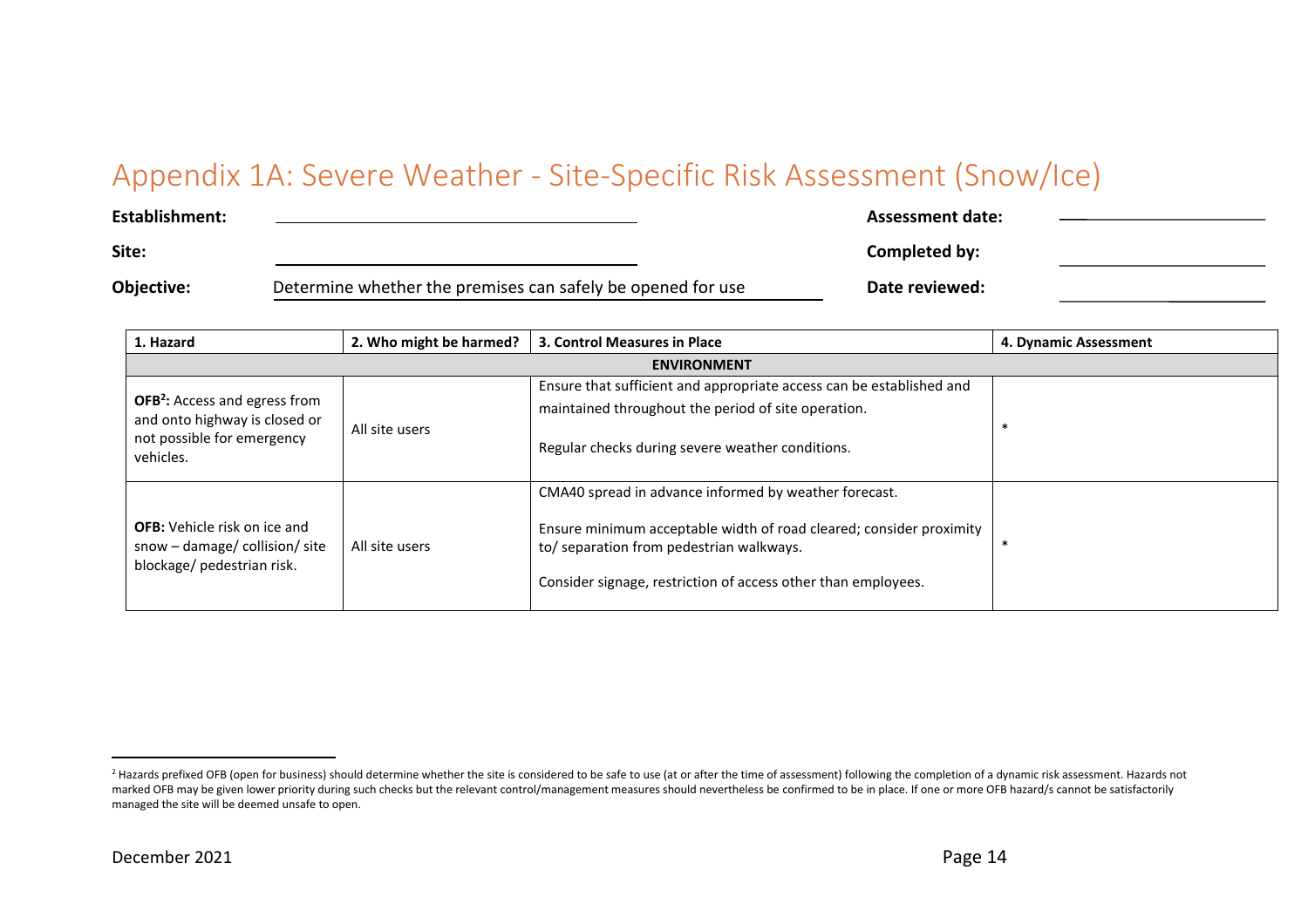|                                                                                         |                         | Eliminate ice caused by standing water, outflows etc.                                                                                                                   |                       |
|-----------------------------------------------------------------------------------------|-------------------------|-------------------------------------------------------------------------------------------------------------------------------------------------------------------------|-----------------------|
|                                                                                         |                         | CMA40 spread in advance informed by weather forecast.                                                                                                                   |                       |
|                                                                                         |                         | Ensure walkways clear of slime, leaves etc.                                                                                                                             |                       |
| OFB: Slip, trip and fall on ice<br>and/or snow.                                         | All site users          | Restrict use of walkways not cleared/open - use signage and hazard                                                                                                      |                       |
|                                                                                         |                         | tape. Information to all users re: safe use i.e. footwear, no running                                                                                                   |                       |
|                                                                                         |                         | etc.                                                                                                                                                                    |                       |
|                                                                                         |                         | Ensure minimum requirement of walkways is assessed as suitable and<br>sufficient.                                                                                       |                       |
| 1. Hazard                                                                               | 2. Who might be harmed? | 3. Control Measures in Place                                                                                                                                            | 4. Dynamic Assessment |
|                                                                                         |                         | <b>ENVIRONMENT</b>                                                                                                                                                      |                       |
|                                                                                         |                         | Ensure that a minimum temperature of 16°C can be achieved and<br>maintained in teaching areas.                                                                          |                       |
| OFB. Premises not sufficiently<br>heated.                                               | All site users          | Ensure that heating fuel supplies are sufficiently in excess of likely<br>needs.                                                                                        |                       |
|                                                                                         |                         | Regular maintenance and monitoring. Minimise draughts and the<br>length of time that doors are open.                                                                    |                       |
|                                                                                         |                         | Advise site users to wear additional layers of clothing.                                                                                                                |                       |
| <b>OFB:</b> Emergency exits blocked<br>- users at risk because they<br>cannot evacuate. | All site users          | Good housekeeping ensures that exits are clear and accessible from<br>inside premises. Fire doors to be checked and confirmed operable<br>(not obstructed by snow/ice). | $\ast$                |
| <b>OFB:</b> Walkways to assembly                                                        |                         | Refer to site-specific Fire and Emergency Procedures.                                                                                                                   |                       |
| areas not usable.                                                                       |                         | Snow/ice clearance activities scheduled in priority order.                                                                                                              |                       |
|                                                                                         |                         |                                                                                                                                                                         |                       |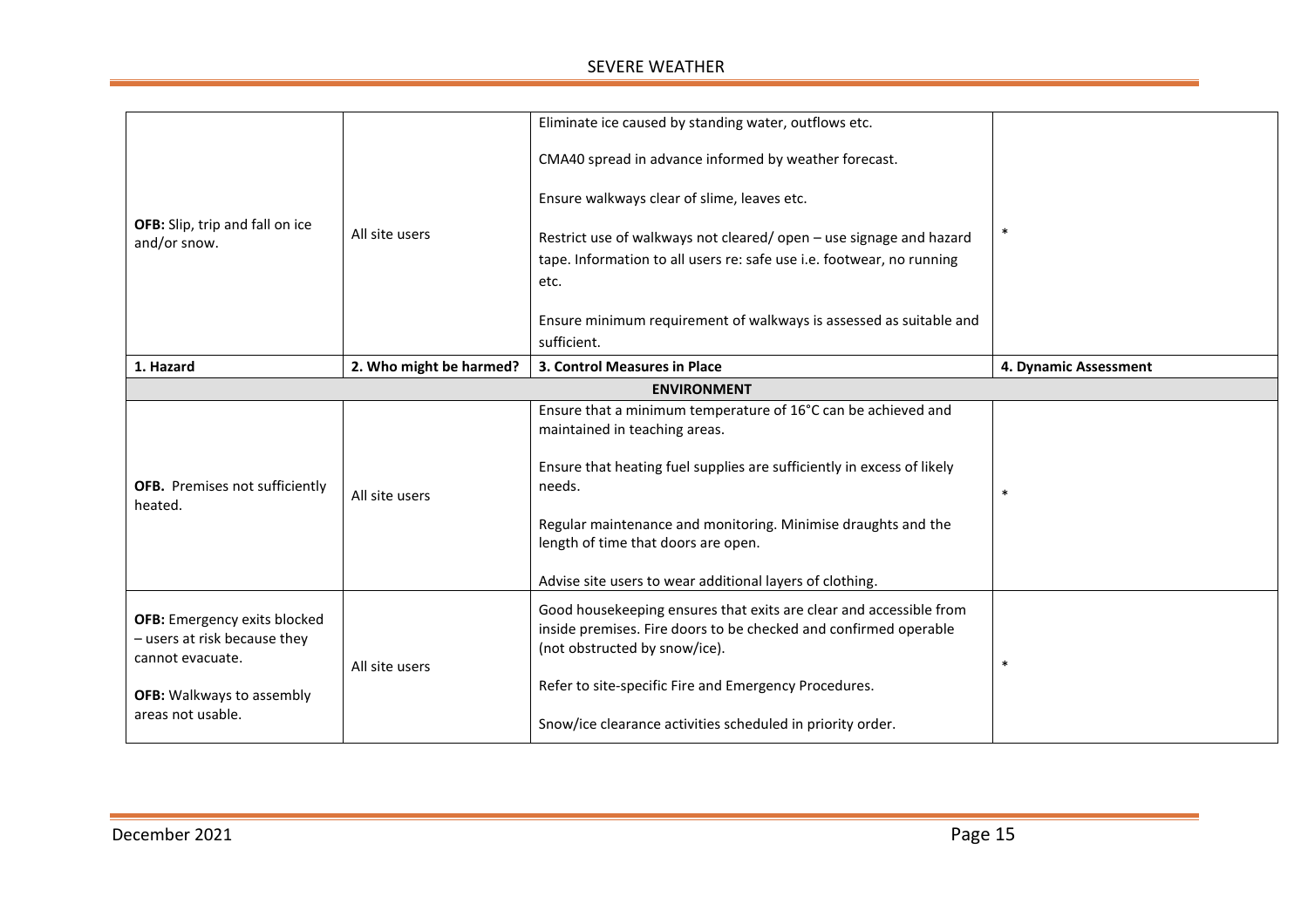| <b>OFB:</b> Communication failure -<br>telephones/broadband/<br>mobiles.<br>Communication systems to<br>users/ parents/carers not<br>known. | All site users | Essential communications checked to be working before opening the<br>site.<br>Key staff to ensure that their mobiles are charged/working/on and<br>numbers exchanged.<br>Staff should communicate the likelihood of attendance to a single<br>point of contact – should be planned in advance.<br>Education Office communication systems agreed and known.<br>Information to users/ parents/carers in place and known. | ∗ |
|---------------------------------------------------------------------------------------------------------------------------------------------|----------------|------------------------------------------------------------------------------------------------------------------------------------------------------------------------------------------------------------------------------------------------------------------------------------------------------------------------------------------------------------------------------------------------------------------------|---|
| <b>OFB:</b> Lack of hot and cold<br>running water leads to heating,<br>hygiene, hydration & safety<br>risk.                                 | All site users | Ensure that all essential water supplies are working e.g. toilets,<br>washing hands, catering etc.                                                                                                                                                                                                                                                                                                                     | ∗ |

| 1. Hazard                                                                  | 2. Who might be harmed? | 3. Control Measures in Place                                                                                                                                                             | 4. Dynamic Assessment |
|----------------------------------------------------------------------------|-------------------------|------------------------------------------------------------------------------------------------------------------------------------------------------------------------------------------|-----------------------|
|                                                                            |                         | <b>PEOPLE</b>                                                                                                                                                                            |                       |
| <b>OFB:</b> Insufficient staff for<br>establishment to function<br>safely. | Employees/<br>Learners  | Minimum staffing needs are identified/recorded and checked as<br>appropriate before OFB agreed.<br>Staff names/addresses to be checked in advance to identify likely<br>staffing levels. |                       |
| Employees cold and wet on<br>arrival.                                      | Employees               | All instructed to wear appropriate warm, waterproof clothing and<br>suitable footwear (grip sole and no/low heel)                                                                        |                       |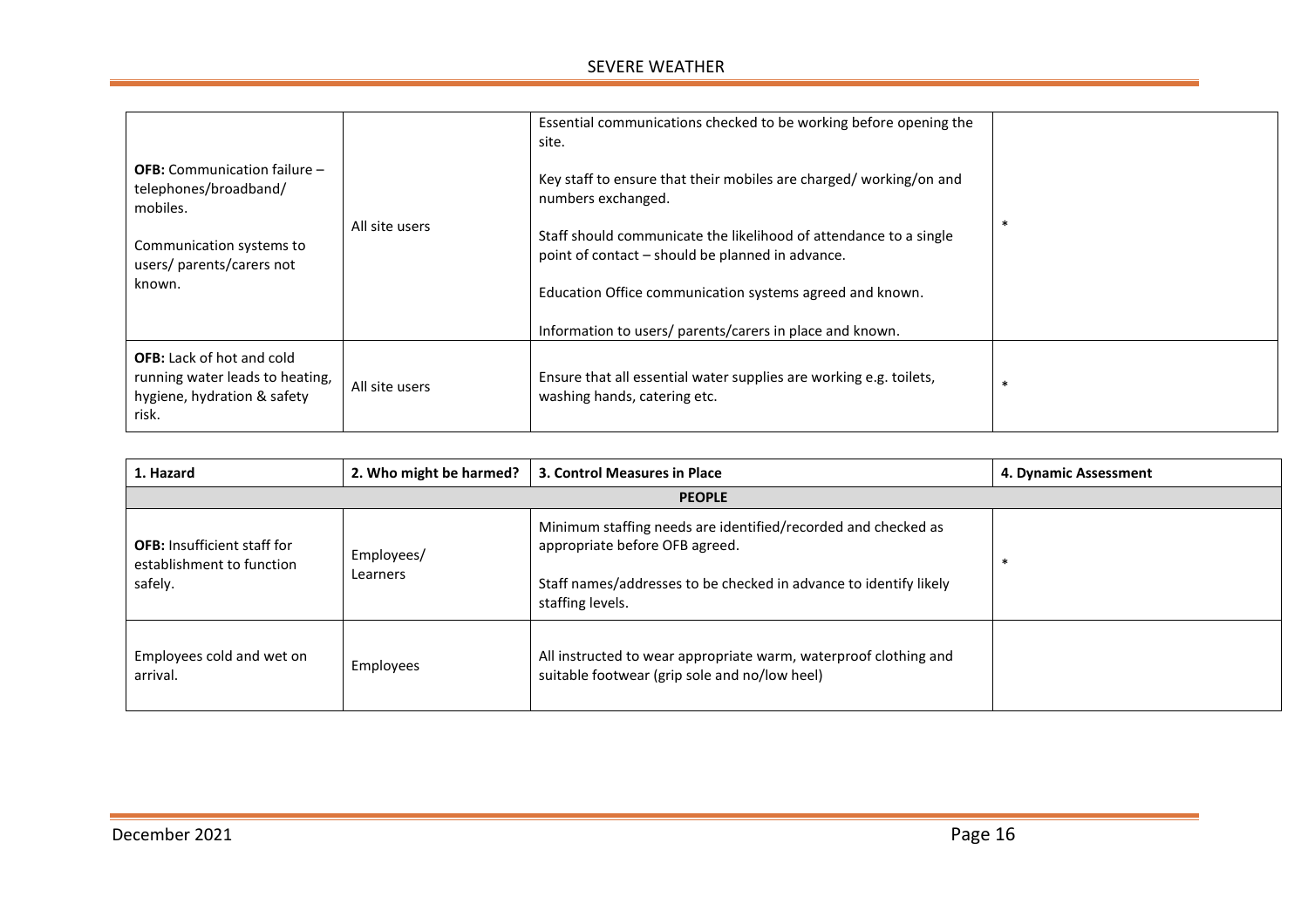| Learners cold and wet on<br>arrival.                                            | Learners             | Request learners to wear outdoor coats and appropriate footwear.<br>Consider permitting the wearing of trainers or other footwear?<br>Ensure that there is no delay in permitting entry to the premises on<br>arrival. |  |
|---------------------------------------------------------------------------------|----------------------|------------------------------------------------------------------------------------------------------------------------------------------------------------------------------------------------------------------------|--|
| Employees working alone in<br>severe weather conditions.                        | Employees            | Head to ensure that communication systems are in place.                                                                                                                                                                |  |
| Staff with specific duties / tasks<br>not trained and informed<br>sufficiently. | Employees / Learners | Head to ensure that staff are aware of the expectations of them and<br>that they have received sufficient guidance and training to be able to<br>undertake any such tasks safely and effectively.                      |  |

| 1. Hazard                                                                            | 2. Who might be harmed? | 3. Control Measures in Place                                                                                                           | 4. Dynamic Assessment |
|--------------------------------------------------------------------------------------|-------------------------|----------------------------------------------------------------------------------------------------------------------------------------|-----------------------|
|                                                                                      |                         | <b>EQUIPMENT</b>                                                                                                                       |                       |
| Insufficient, inappropriate or<br>unsuitable equipment for<br>caretakers and others. | Caretakers and others   | Ensure that sufficient and appropriate equipment is provided.<br>Ensure that users have received appropriate instruction in their use. |                       |
| Danger of fire/accident from<br>use of additional heating<br>appliances.             | Premises users          | Establishment policy for management to be in place. Ensure that<br>appliances are safe and kept away from flammable materials.         |                       |

December 2021 **Page 17**